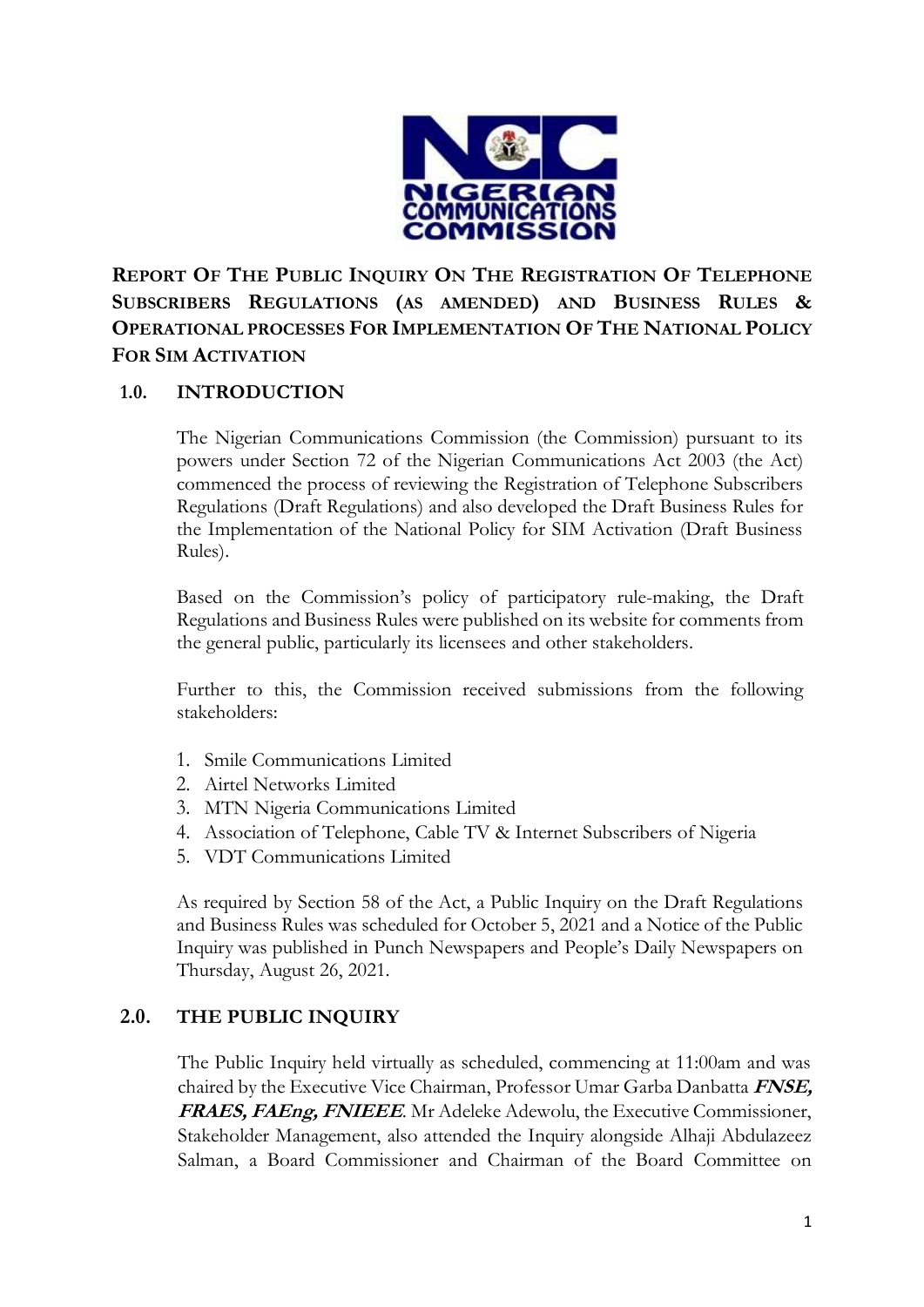Licensing and Chief Uche Onuwde, a Board Commissioner and Chairman of the Board Committee on Finance and Establishment. The Virtual Public Inquiry was attended by about One Hundred and Twenty (120) participants, including Staff of the Commission, and representatives of telecommunications companies, as well as other interested stakeholders.

In his opening remarks, the EC-SM welcomed participants to the forum, and stated that the Public Inquiry is an avenue that enables the Commission develop and review its regulatory instruments by incorporating the comments and suggestions of industry stakeholders. He further added that this process ensures that the regulatory instruments issued by the Commission are in consonance with the best practices in the industry.

The Executive Vice Chairman, Professor Umar Garba Danbatta in his opening remarks stated that the Public Inquiry was consistent with the rule making process of the Commission and also in line with the Strategic Collaboration and Partnership Pillar of the 5 (Five) Point Agenda of the Commission. He also added that the Inquiry was a testament to the commitment of the Commission to keep up with the pace of the dynamic growth in the industry. Subsequently, the EVC enjoined all participants to make their contributions freely and raise issues that will assist the Commission in developing and issuing a regulatory instrument that will continually contribute to the development of the industry and sustain its positive contributions to the Nation's economy.

The Deputy Director, Legal and Regulatory Services, Ms. Helen Obi, gave an overview of the Draft Regulations and Business Rules, while Mr. Edoyemi Ogoh, Deputy Director, Technical Standards and Networks Integrity Department presented the Commission's responses to the comments received from stakeholders prior to the Public Inquiry.

### **A. GENERAL OVERVIEW OF THE REGISTRATION OF TELEPHONE SUBSCRIBERS REGULATIONS AND THE BUSINESS RULES FOR THE IMPLEMENTATION OF THE NATIONAL POLICY FOR SIM ACTIVATION**

The Registration of Telephone Subscribers Regulations has provided a regulatory framework for the registration of subscribers to communications services utilising subscription medium in Nigeria, as well as establish, control, administer and manage the central database. The purport of the review is to comprehensively review its provisions to reflect current realities.

The Business Rules on its part is aimed at aligning existing Regulations, Guidelines, Directives and other regulatory stipulations with the revised National Identity Policy for SIM Card Registration.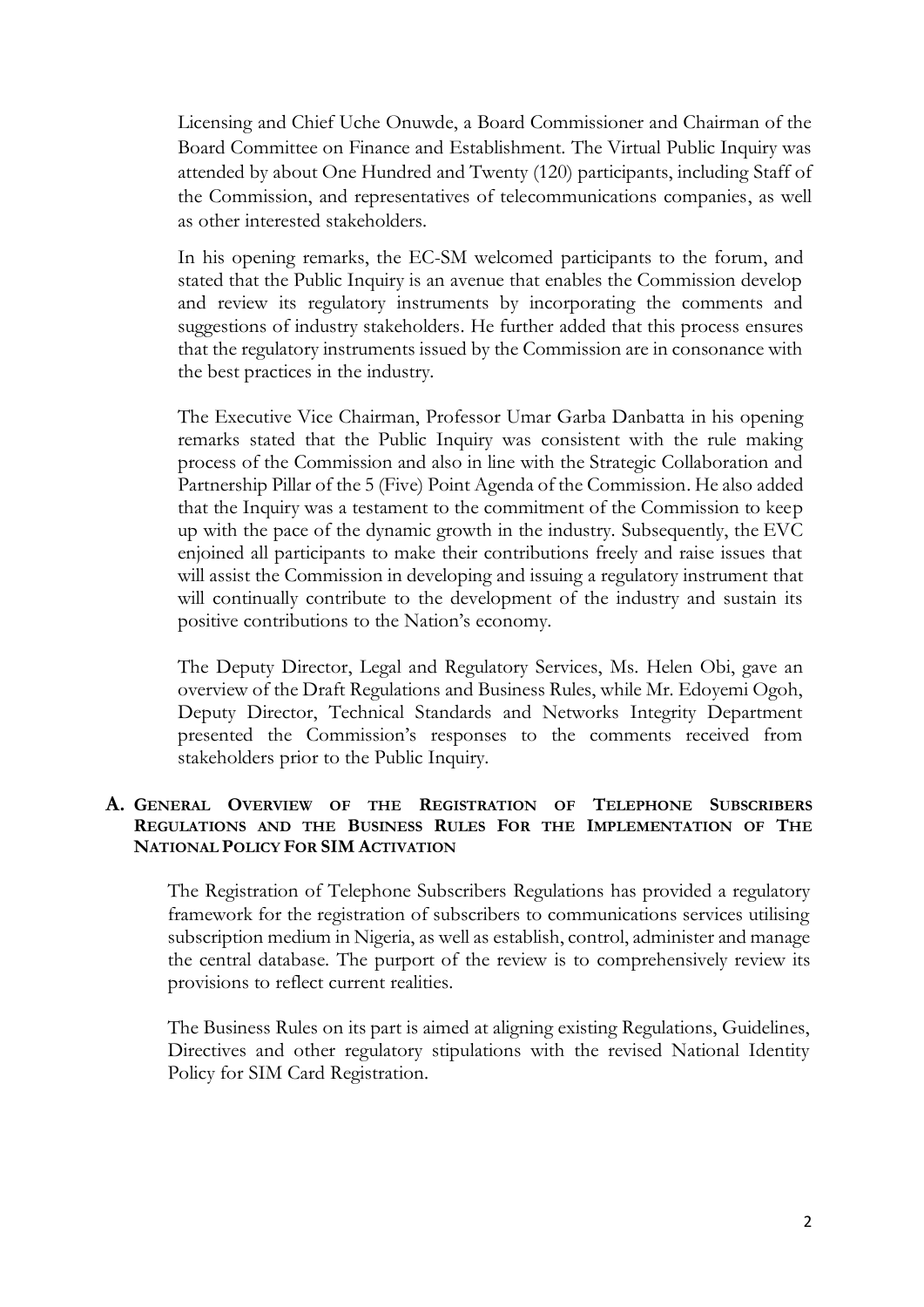### **B. REVIEW OF COMMENTS RECEIVED BEFORE THE PUBLIC INQUIRY**

### **1. Smile Communications Limited**

### **1.1. Comment**

Smile requested for a review of the definition of "Biometric Information" to make finger prints optional as is outlined in the Business Rules.

### **Response**

The Comment is noted and will be considered in the further review of the Regulations.

### **1.2. Comment**

Smile requested for clarity on who the "Registration Agents" are in the course of the Registration of Subscribers and what the scope of their relationship will be with Smile and other licensees. Airtel also requested for clarification in this regard.

### **Response**

The Registration Agent is a licensee of the Commission and its licensing conditions will outline its permitted activities and relationship with other licensees.

### **1.3. Comment**

Smile recommended amongst other things that the definition of limited service status and limited access should be taken out of the draft Regulations and kept in the Business Rules for ease of modification and in keeping tabs with evolving technology.

### **Response**

 The Comment is noted and will be considered in the further review of the Regulations.

### **1.4. Comment**

Smile requested that the definition of "Personal Information" should align with the National Identity Management Commission's foundational data as outlined in the Business Rules. Airtel also offered similar comments in this regard.

### **Response**

The provisions of the Business Rules will be made to align with the provisions in the draft Regulations for certainty.

# **1.5. Comment**

The Commission was requested to amongst other things review the Data Dictionary and specifications for Digital Image Standards and Quality.

### **Response**

The Comment is noted and will be considered in further review of the Regulations.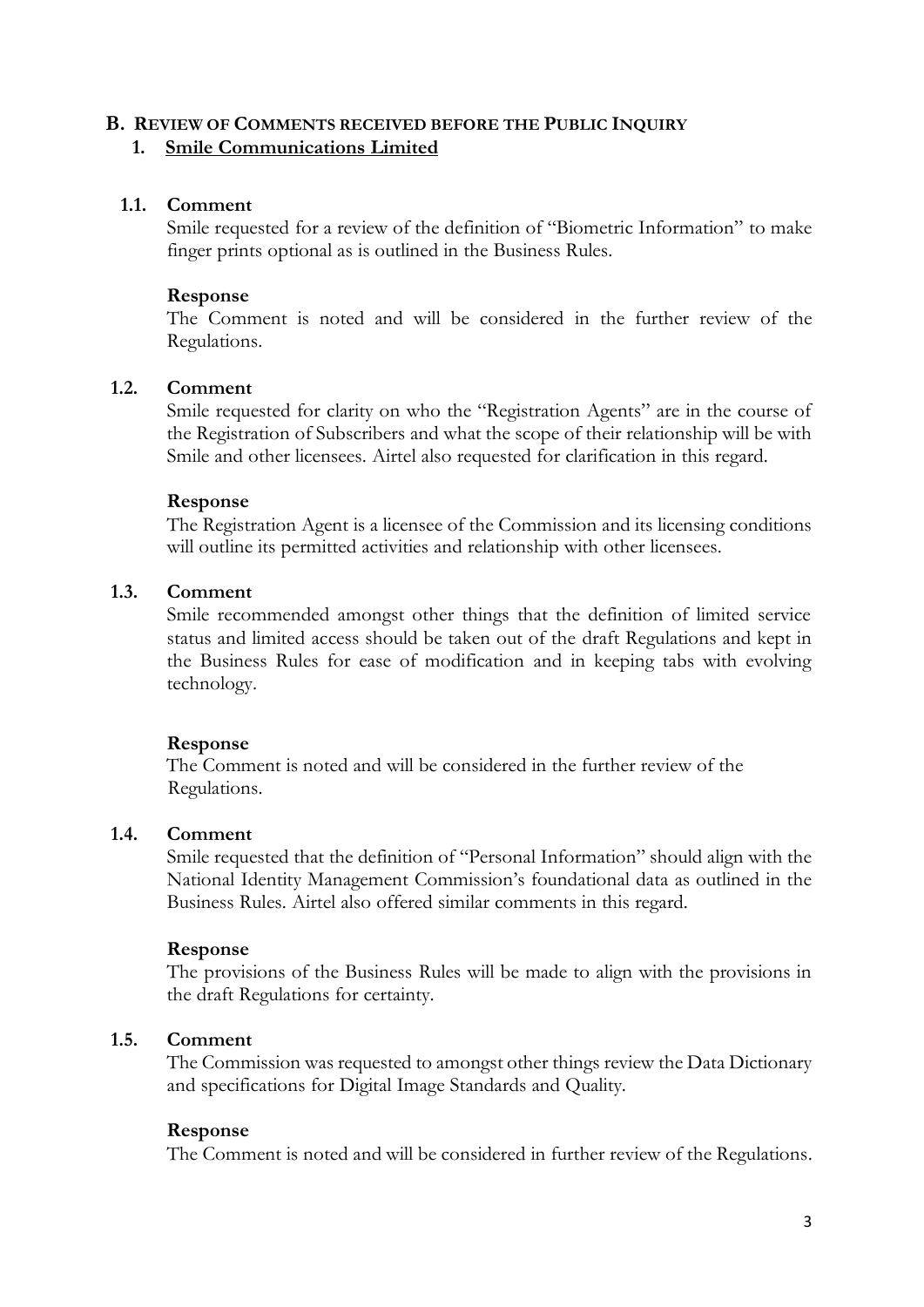#### **1.6. Comment**

Smile recommended that the age limit for procuring communication services should be expanded to permit ages 15 years and above. In the alternative, Smile recommended that the Commission provide a standard process for SIM Registration of minors (persons under 18 years) in the Business Rules. Airtel and MTN also offered similar comments in this regard.

#### **Response**

Smile and the other operators are invited to appreciate the different thematic basis for setting the age limitations by the Labour Act and the NIMC Act. Registration of SIM has a peculiar contractual implication. The Comment is not accepted.

#### **1.7. Comment**

Smile suggested that the definition of "subscriber information" be amended to read "subscriber information refers to the NIMC Foundational data of subscriber recorded and stored by licensees or the Registration Agents in accordance with the Business Rules." MTN also provided comments in this regard.

#### **Response**

The NIMC Foundational data is a basis for validation and verification of National Identity Number and is not part of subscribers' information. The comment has not appreciated the purpose of the provision and is not accepted.

#### **1.8. Comment**

Smile opines that the Regulations should apply to persons and licensees including subscribers to communications services using subscription mediums within and outside the Federal Republic of Nigeria.

#### **Response**

The comment is a mischaracterization of the Policy and the scope outlined in the Draft provisions are wide enough to cover all services that will use a physical or electronic SIM in Nigeria. The comment is not accepted.

### **1.9 Comment**

Smile recommends that Regulation 9(6) be amended to read thus: "*Licensees are permitted to retain the biometrics of subscribers. However, the Commission reserves the right to revoke this permission where there is a breach of the confidentiality and integrity of the biometric data and on such other grounds that the Commission may determine from time to time*." Smile also suggested that another provision be added thus: "*Independent Registration Agents shall not be permitted to retain the biometrics of any subscriber after transmission to the Central database".*

#### **Response**

Accepted.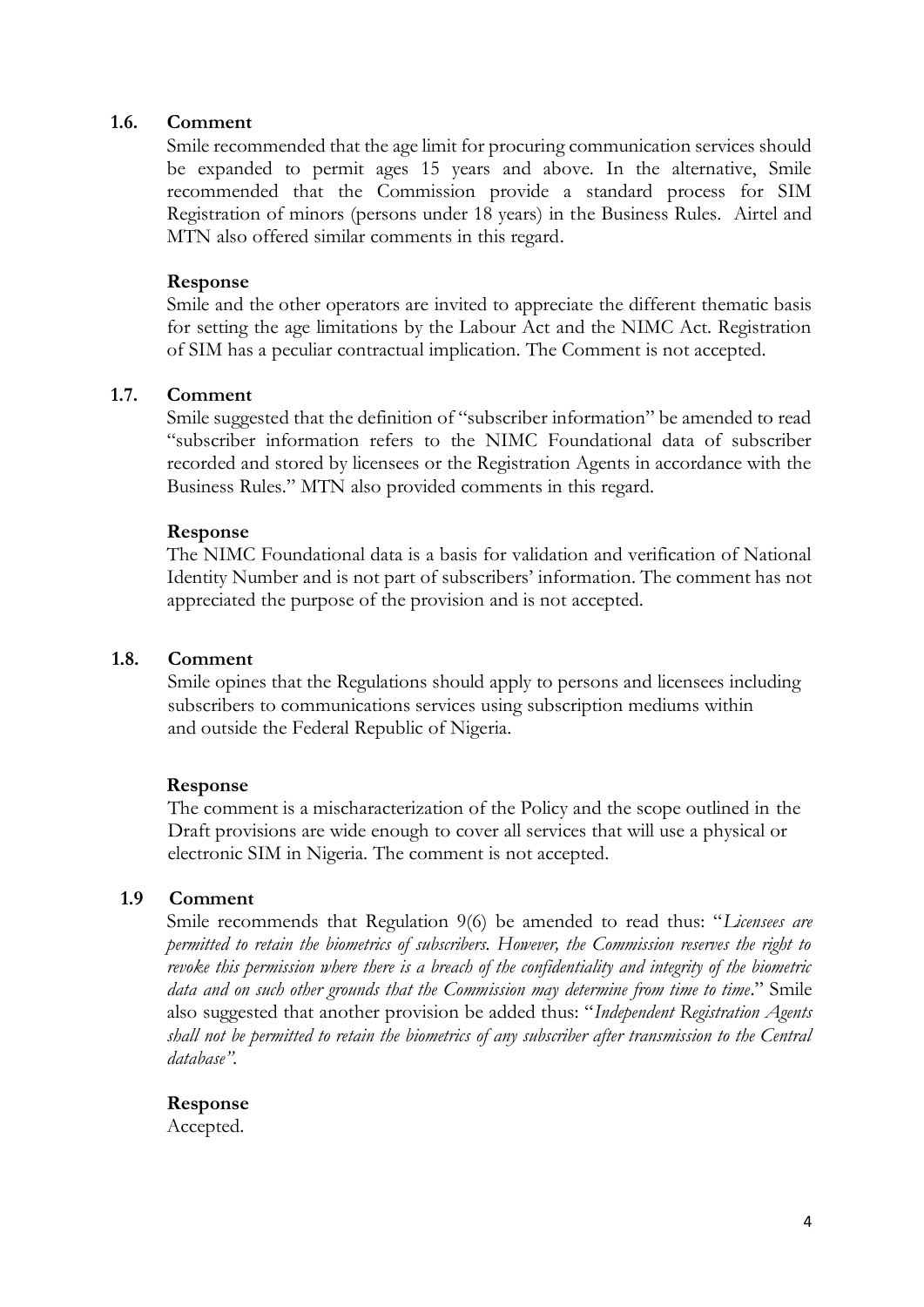#### **1.10 Comment**

Smile recommended that Regulation 12(4) be amended to read thus "*the licensee shall perform effective verification and validation of the subscriber's data before activating the subscription medium on its network service and transmit the subscriber's information to the Central Database."*

#### **Response**

The comment did not take into cognizance the provisions of draft Regulations in relation to verification and validation. The transmission will be preceded by the verification and validation but within the timelines set by the draft Regulations. However, the comment is noted.

### **1.11 Comment**

Smile recommended that Regulation 11(2) be amended to read:

*"In the case of a corporate body (IoT or Machine to Machine) or other juristic person, the biometrics and other Personal Information of the Primary Telecom Master of the Corporate (IoT or Machine to Machine) or other juristic person, and other relevant documentation outlined in the General rules on Corporate, IoT and Machine to Machine registration of SIMs in accordance with the Business Rules."*

#### **Response**

The details are in the Business Rules and it will be unnecessary to repeat this process detail in the draft Regulations.

#### **1.12 Comment**

Smile recommended that *Limited Access* should be removed and replaced with *Limited Service Status* in Regulation 12(1).

#### **Response**

The comment is noted and will be considered in the further review of the draft Regulations.

#### **1.13 Comment**

Smile recommended that the term "*Subscriber Registration Solution Providers*" should be removed from the Regulations as it has been expunged from the Interpretation Section of the Regulations.

#### **Response**

The comment is accepted and will be effected.

#### **1.14 Comment**

Smile recommended that a new provision (Regulation 14(2)) on Registration of foreigners other than those intending to roam be introduced as follows:

*"A Licensee providing Communication Services to a Foreigner other than Roaming Services shall register such Foreigner in accordance with the outlined Business Rules."*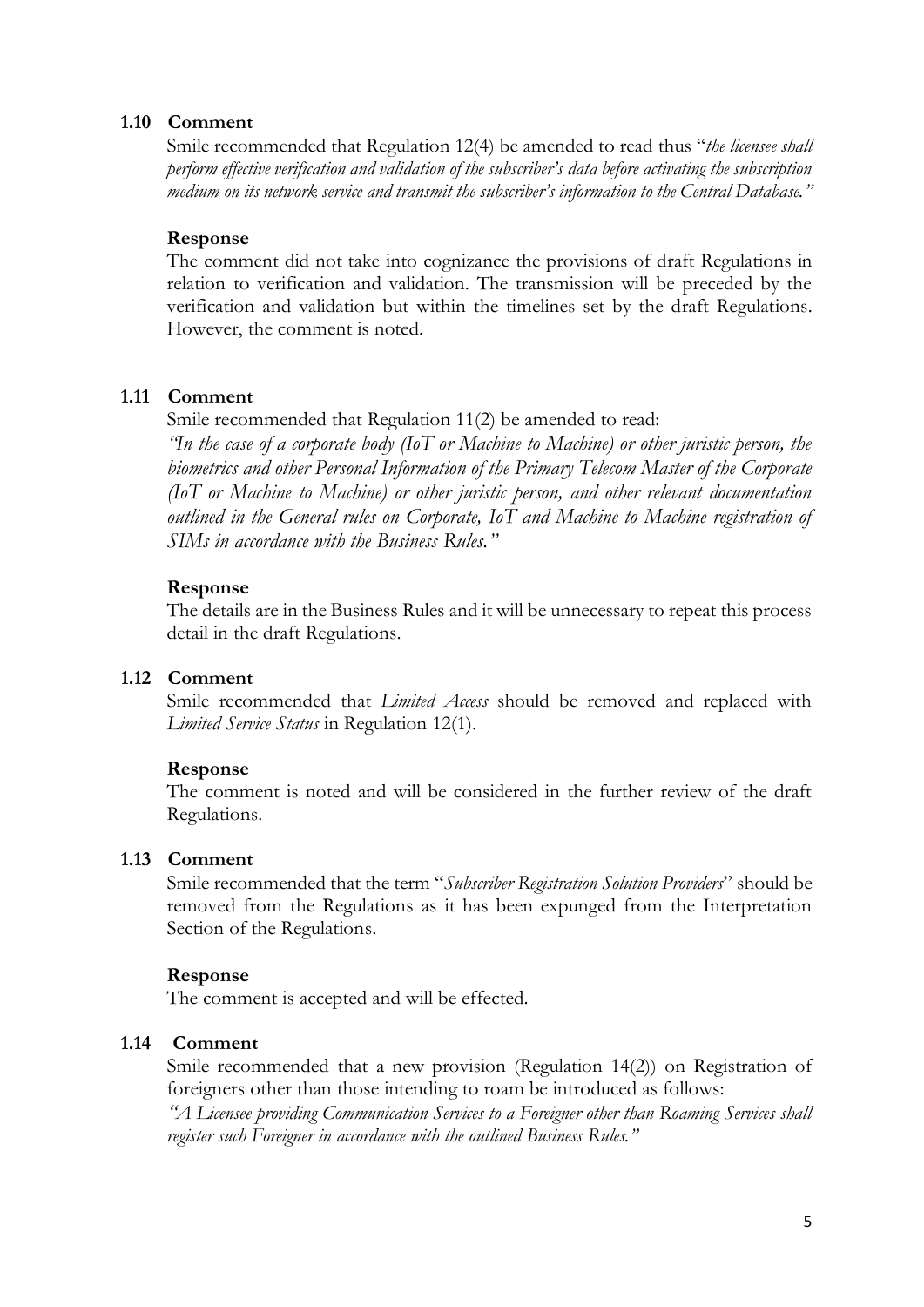The nationality of a subscriber in Nigeria is immaterial and the differences in the registration criteria does not equate the primary registration of a Nigerian based foreigner with a roaming foreigner. Roaming features are different and cannot apply to registration of subscribers in the manner suggested. The comment is therefore rejected.

#### **1.15 Comment**

Smile recommended that the Commission include a provision that permits reregistration or registration of subscription mediums outside the country and in the Diaspora by Licensees and licensed registration agents in accordance with the Business Rules.

#### **Response**

The comment is a mischaracterization of the Policy and the suggestion to carry out SIM reactivation outside Nigeria is not the expectation of the Policy. This comment is hereby rejected.

#### **1.16 Comment**

Smile opined that multiple penalties and fines as stated in the Regulations appears stiff and may create more hardship to the licensees who after paying such hefty fines separately may not be able to sustain their operations financially. VDT Communications Limited also offered similar comments in this regard.

#### **Response**

The fines and penalties are a deterrence and it is not expected that a licensee will habitually breach them to an extent that will impact its financial strength. This comment is well noted but not accepted.

#### **1.17 Comment**

Smile recommended that a definition for Effective Verification be included in the Regulations as follows: "Effective Verification means the use of biometrics (Finger print or Facial image) to verify customer ownership on the SIM Registration Database".

#### **Response**

The comment is noted and will be considered in the further review of the draft Regulations.

#### **1.18 Comment**

Smile recommended the inclusion of a provision which permits the Mobile SIM registration of Subscribers especially for C-Level (Primary Telecom Master) of Corporates, Senior/Elderly citizens, subscribers who are incapacitated by illness at the hospitals, subscribers in remote places, senior officers of Ministries, Departments and Agencies, Public service entities, very important dignitaries, ONSA, EFCC, etc.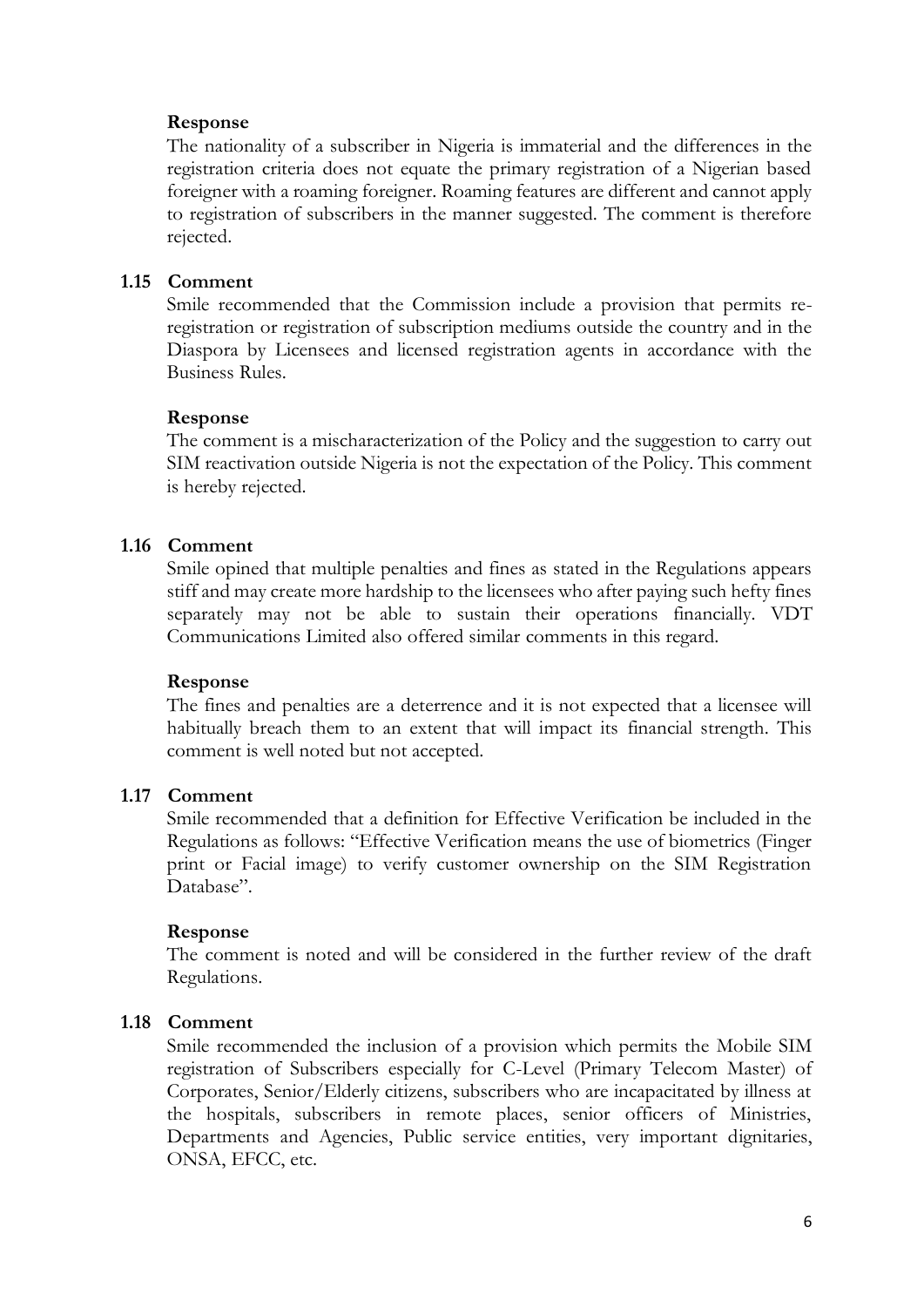Mobile registration of subscribers is not in tandem with current regulatory prescriptions and is hereby rejected.

#### **1.19 Comment**

Smile recommended that the Business Rules once approved should be regarded as the single source of guidance on all SIM Registration and related matters which can be reviewed from time to time.

#### **Response**

All existing regulatory instruments will be duly considered as part of the review of this draft Regulations.

#### **1.20 Comment**

Smile recommended that item 46 of the General Rules- Tax Clearance Certificate or Tax Identification Number for Corporates of the Business Rules be maintained as it is.

#### **Response**

This issue has been duly captured in another instrument.

#### **1.21 Comment**

Smile notes that the Commission in a letter directed that all corporates (MSMEs and Large Companies) provide Tax Identification Number and Tax Clearance Certificate. Smile stated that it had experienced a lot of difficulties in implementing same and recommended that for ease of activations corporates should be allowed to provide their Tax Identification Number or Tax Clearance Certificate.

#### **Response**

The comment is noted and will be considered after the Public Inquiry.

### **1.22 Comment**

Smile proposed certain amendments to the activation scenario for Foreigners with visitor's visa with less than Two years (2 years) in Paragraph 2.15 of the Business Rules.

#### **Response**

The proposed amendments are noted and will be considered in the further review of the draft Business Rules.

#### **1.23 Comment**

Smile recommended the inclusion of a new process to Paragraph 2.14 of the Business Rules for instances where there is a biometric or demographic mismatch in the SIM registration database.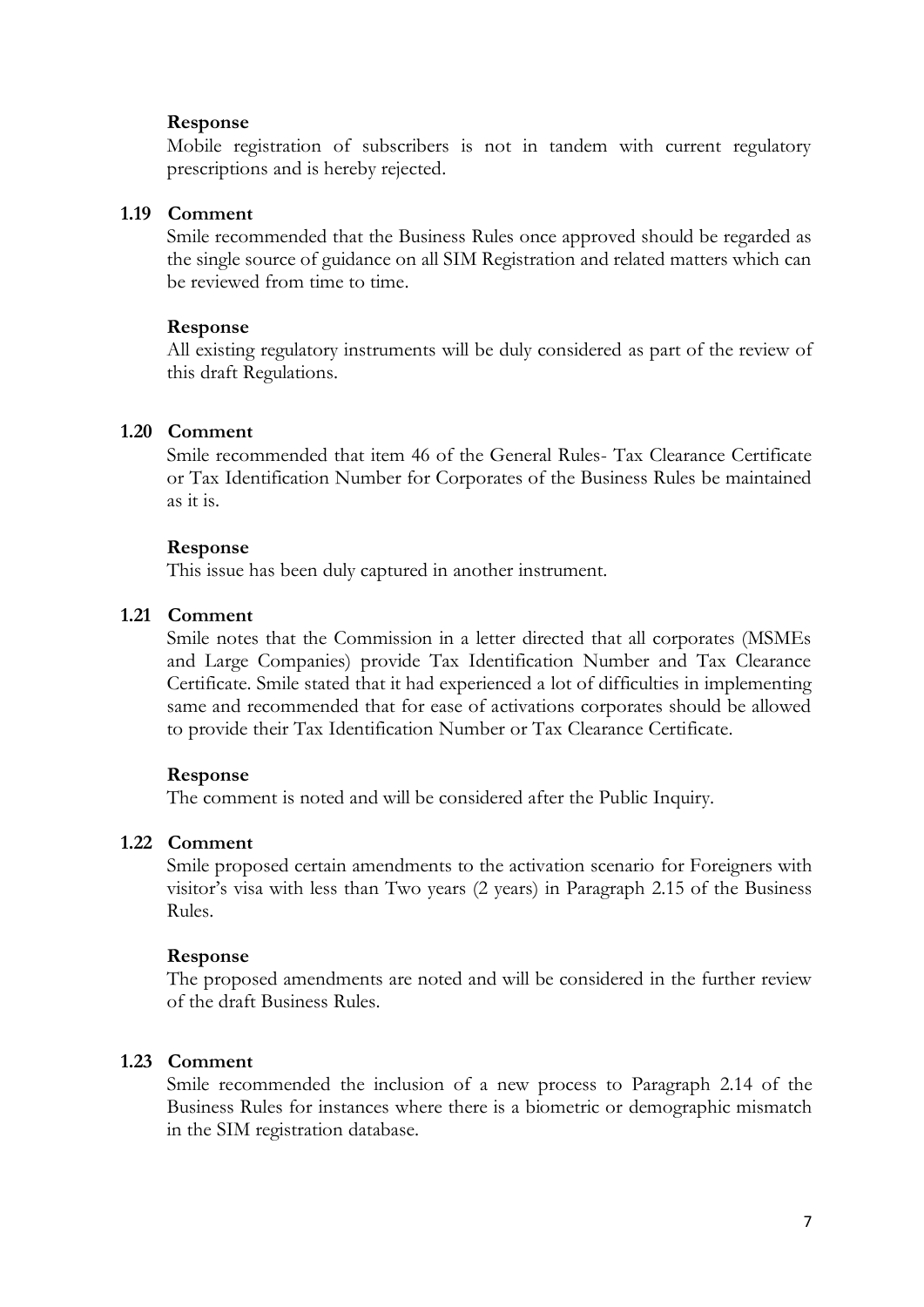The comment is noted and will be considered in the further review of the draft Business Rules.

#### **1.24 Comment**

Smile recommended that Corporate SIM Registration be reviewed to limit the NIN collected per Corporate to only the Primary Telecom Master and Secondary Telecom Master (with respect to operational transactions). This is in view of the operational challenges being experienced by Smile in Corporate SIM Registrations.

#### **Response**

The Commission appreciates the comment but states that the provisions of the Business Rules cannot be built based on temporary operational challenges. Secondly, the Commission notes Smile's suggestion on sensitisation of consumers.

#### **1.25 Comment**

Smile recommended that the Business Rules should be amended to include a Rule number 71 which will stipulate the total number of SIMs a subscriber can have.

#### **Response**

The comment is accepted.

#### **1.26 Comment**

Smile recommended that the term "Limited Service Status" be included in the Business Rules and should be defined to mean limitation by an MNO of communication services available to a Customer to receive Short Message Services (SMS) or communication from the MNO only to confirm NIN verification of the subscriber.

#### **Response**

The comment is noted and will be considered during further review of the Draft Regulations.

### **1.27 Comment**

Smile recommended that the Commission create a process for Transfer of SIMs taking a cue from the process on Harmonization of Demographics and Biometric Records of an Existing Customer in the Business Rules for SIM Registration and Activation.

#### **Response**

This has been captured in another regulatory instrument.

#### **1.28 Comment**

Smile recommended the inclusion of a new process flow to Part II: Business Rules-SIM Registration Activation of Corporates (IoT & M2M) to address the Secondary NIN validation for SIMs allocated to Functions (Bars, Hotels or Department of offices).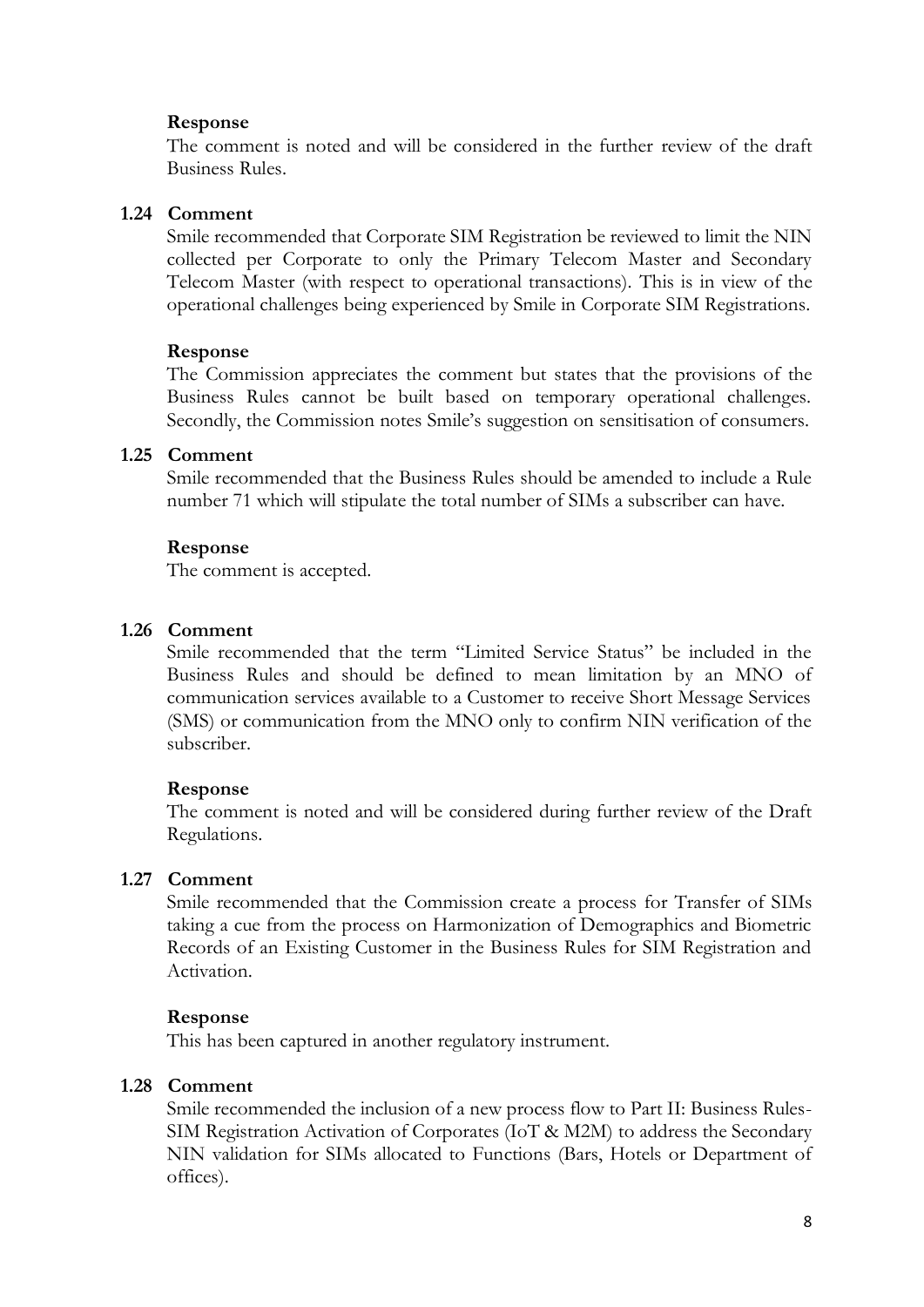The comment is noted and will be considered in the further review of the draft Business Rules.

#### **1.29 Comment**

Smile recommended the inclusion of a process flow for Corporate Customer (private or public sector) which require exemption from NIN-SIM harmonization rules.

#### **Response**

The comment is noted and will be considered in the further review of the draft Business Rules.

### 2. **Airtel Networks Limited.**

### **2.1 Comment**

Airtel opined that there is a need for clarity regarding the activation window, as the 60 days' timeline indicated in this draft is at variance with the 30 days' timeline provided in the draft Business Rules.

#### **Response**

The comment is noted and the two provisions will be aligned.

### **2.2 Comment**

Airtel recommended that the title of the draft Regulations should change from "Draft Registration of Telephone Subscribers Regulations 2021" to "Draft Registration of Communications Subscribers Regulations, 2021."

### **Response**

The comment is noted and will be considered during further review of the Draft Regulations.

### **2.3 Comment**

Airtel noted the deletion of "Subscriber Registration Solution Provider" from Part I of the Regulations, but observed the repeated usage of the term under S.9(3) & (4), 11(2), 13(1) and 21(1) & (2) respectively.

#### **Response**

The comment is noted and will be considered during further review of the Draft Regulations.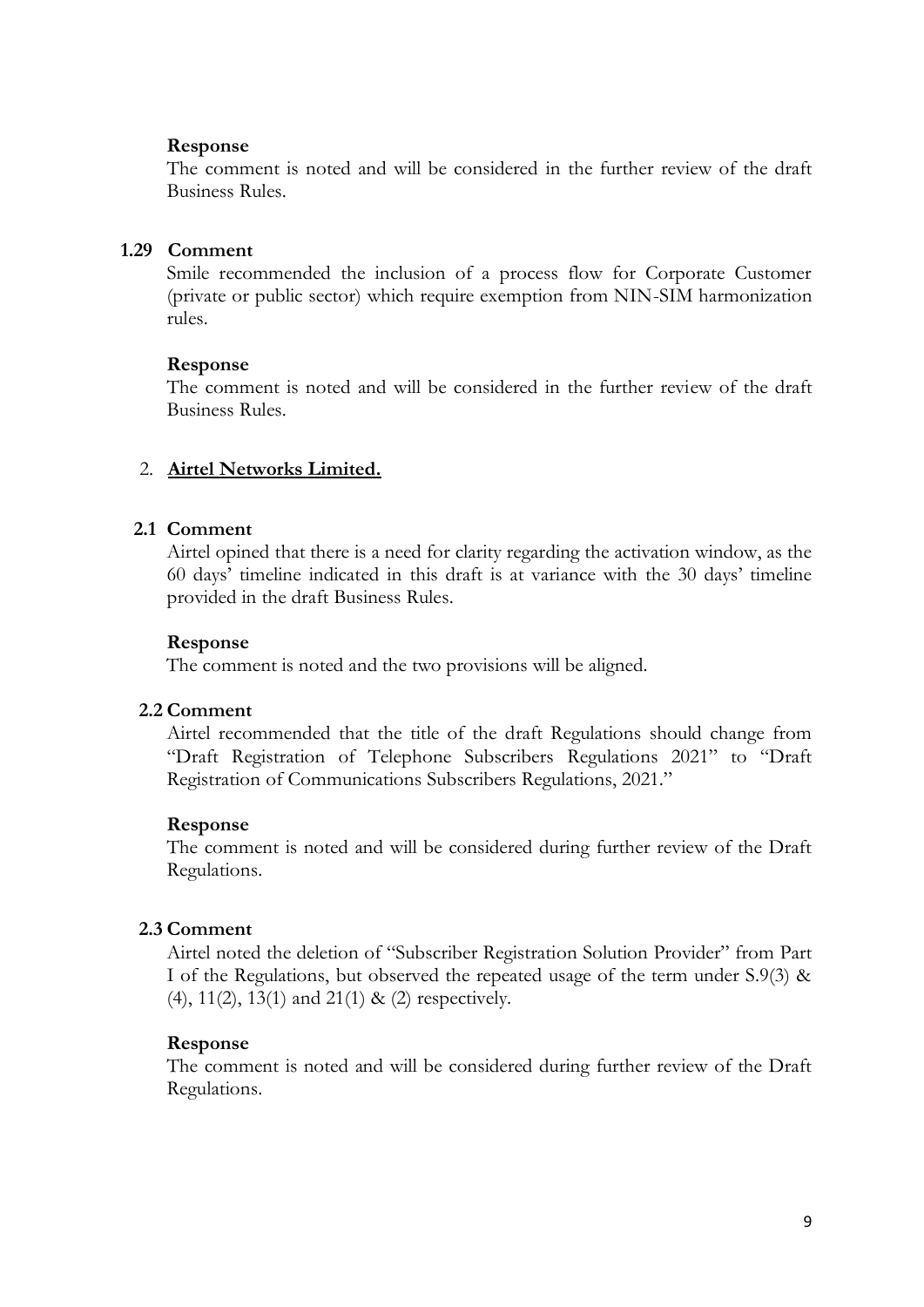#### **2.4 Comment**

Airtel is of the view that, with respect to Regulation 3(b), the Commission should publish the names or information of the regulatory authorities of foreign licensees with which it has arrangements for the release of subscriber information. This suggestion is based on the need to guide the licensees and ensure regulatory certainty.

#### **Response**

The comment is noted and will be considered during further review of the Draft Regulations.

#### **2.5 Comment**

Airtel recommended that the word "may" in the first line of Regulation 9(6) should be replaced with "shall". Thus removing any subjectivity and providing regulatory certainty albeit subject to the conditions provided therein.

#### **Response**

The comments are noted and will be taken into consideration in the final review of the Draft Regulations.

#### **2.6 Comment**

Airtel sought clarification on how Regulation 10(3) will impact on the outcome of the ongoing discussions between the Commission, CBN, Security Agencies, Banks and MNOs towards the development of a Memorandum of Understanding on Financial Fraud via Telecom platforms and more especially pertaining to the request or sharing of subscriber information with banks in instances of fraud.

#### **Response**

The engagements will be in line with the positions of all existing laws and regulatory instruments.

#### **2.7 Comment**

Airtel recommended, with respect to Regulation 12(4), the addition of "in accordance with the Business Rule" after the phrase "verify and validate".

#### **Response**

The comment is noted and accepted.

#### **2.8 Comment**

Airtel stated that it is in agreement with the provisions of Regulation 15(4), but it recommended that certain critical information of the earlier subscriber should be stored by the licensee, so that it could be provided if required by any of the Law Enforcement Agencies for investigation of criminal activities.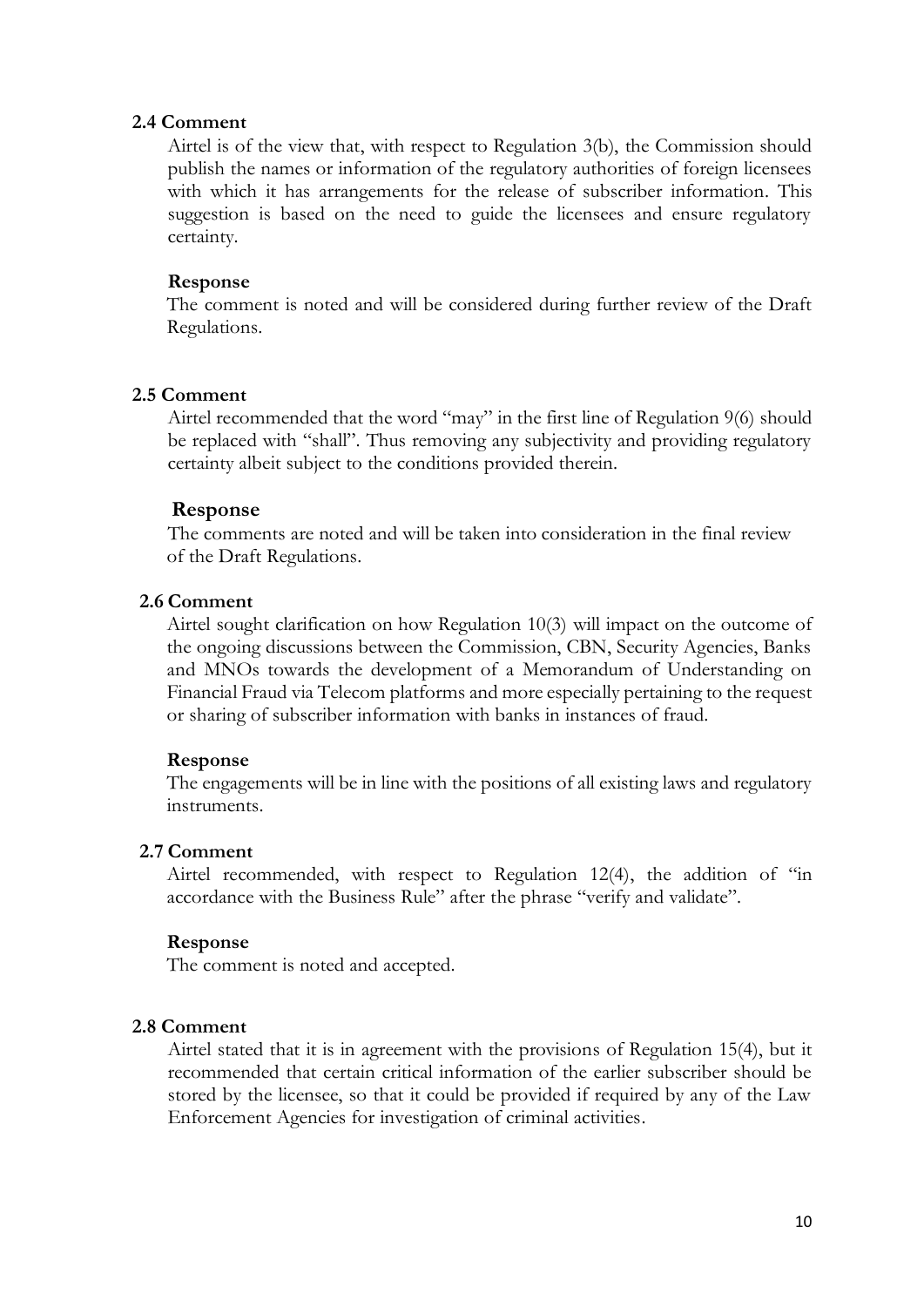Airtel is invited to note that there are rules of record keeping in statutes and regulatory instruments that have captured all the concerns raised.

### **2.9 Comment**

Airtel recommended the inclusion of Rule number 71 to the Business Rules as follows: "An individual (a non-corporate entity) subscriber is permitted to acquire and hold at every point in time a total maximum number of 100 SIMs with a single NIN irrespective of networks."

#### **Response**

The comment is noted but not acceptable, as the current limitation is based on a policy objective and any future review will consider all the factors before setting new limits.

### **2.10 Comment**

 Airtel recommended the inclusion of a process for the following instances: Transfers from parents to their children, transfers between family members, transfers between individuals, etc.

### **Response**

This will be captured in another regulatory instrument.

### **3. MTN Nigeria Communications Plc.**

### **3.1 Comment**

MTN stated that the provisions of the Regulations and Business Rules seem to be divergent on the issue of activation period.

### **Response**

The comment is noted and will be resolved.

### **3.2. Comment**

MTN opined that the retention of the Subscriber Registration period is no longer practical and should be expunged.

### **Response**

The comment is accepted.

### **3.3 Comment**

MTN suggested that Regulation 15(4) be re-drafted as follows: "*Where a SIM has been churned in accordance with the provisions of the Quality of Service (QoS) Regulations* **or after such other period of time as may be specified under the Business Rules,** *the subscriber details and biometrics of the new subscriber must be updated in*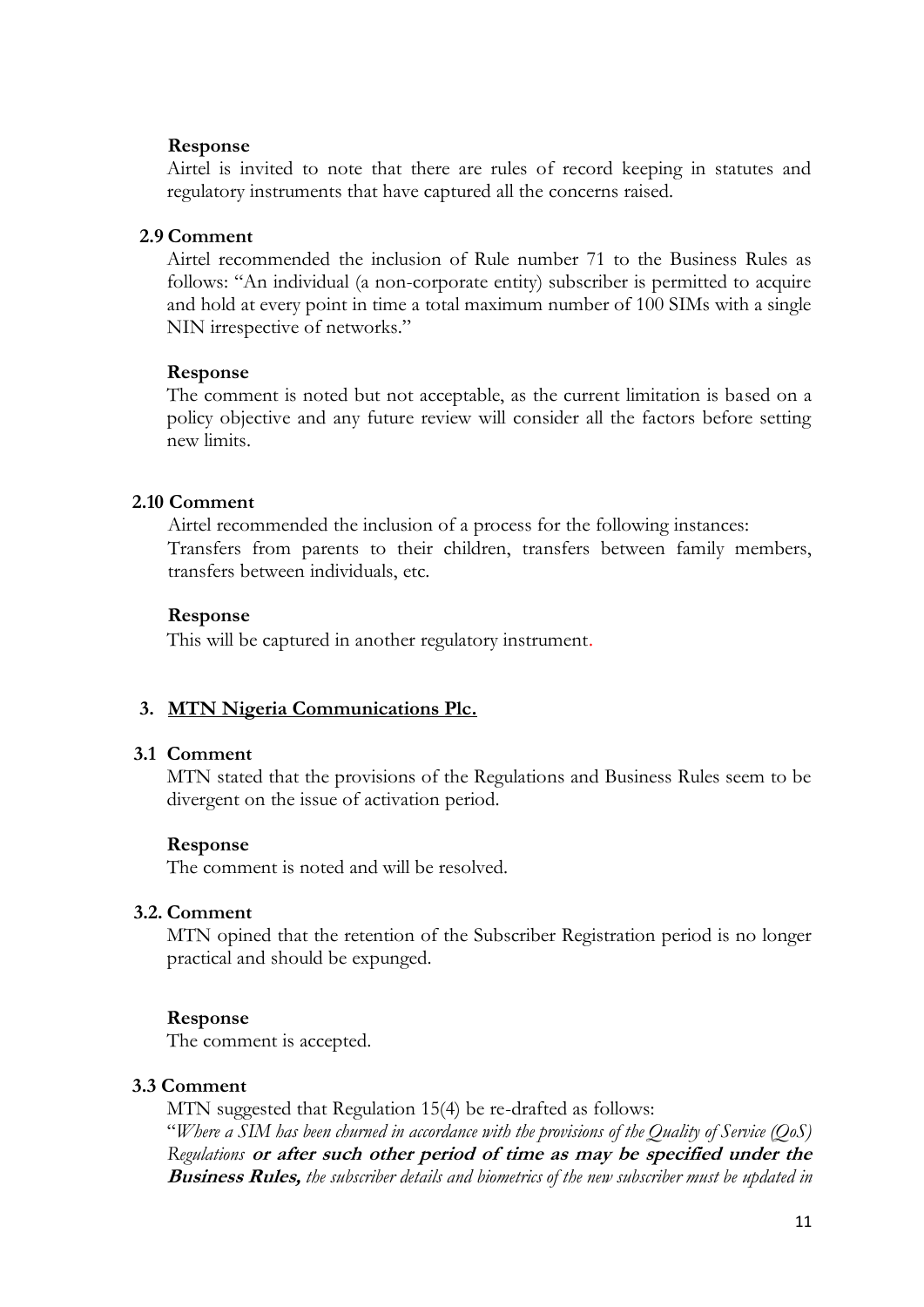*the Central Database overriding the previous subscribers' information."*

### **Response**

The provisions of the Business Rules cannot override the timelines set in the QoS Regulations, hence this comment is not accepted.

### **3.4 Comment**

 MTN recommended the inclusion of an additional scenario E for Foreigners with ECOWAS Passport (90 days free entry) in Paragraph 2.15 of the Business Rules.

### **Response**

The comment is noted and will considered in the further review of the draft Business Rules.

### **4. Association of Telephone, Cable TV & Internet Subscribers of Nigeria**

### **4.1. Comment**

The Association opined that Regulation 17 is an attempt to limit the number of lines a subscriber may have. They therefore suggested that the subscribers be allowed to register as many SIMs as possible provided they are registered.

### **Response**

This comment is appreciated and will be taken into consideration whenever the Commission wishes to review this postulation.

# **5. VDT Communications Limited**

# **5.1. Comment**

VDT opined that the proposition by the Commission to extend the activation window from the period of one month to sixty days is commendable, as it will ensure that subscribers are not disenfranchised and allows for sufficient time to register their SIM

### **Response**

The Comment is noted and will be considered during further review of the draft Regulations.

# **5.2 Comment**

VDT recommended that the Commission extend the definition of "Registration Agent" and clearly delineate the requirements/condition precedent as regards who can be a registration agent. This they opine will bridge any gap and clear any grey area as to who can be a registration agent and what makes a company or business entity a registration agent.

### **Response**

The comment is noted and will be considered during further review of the draft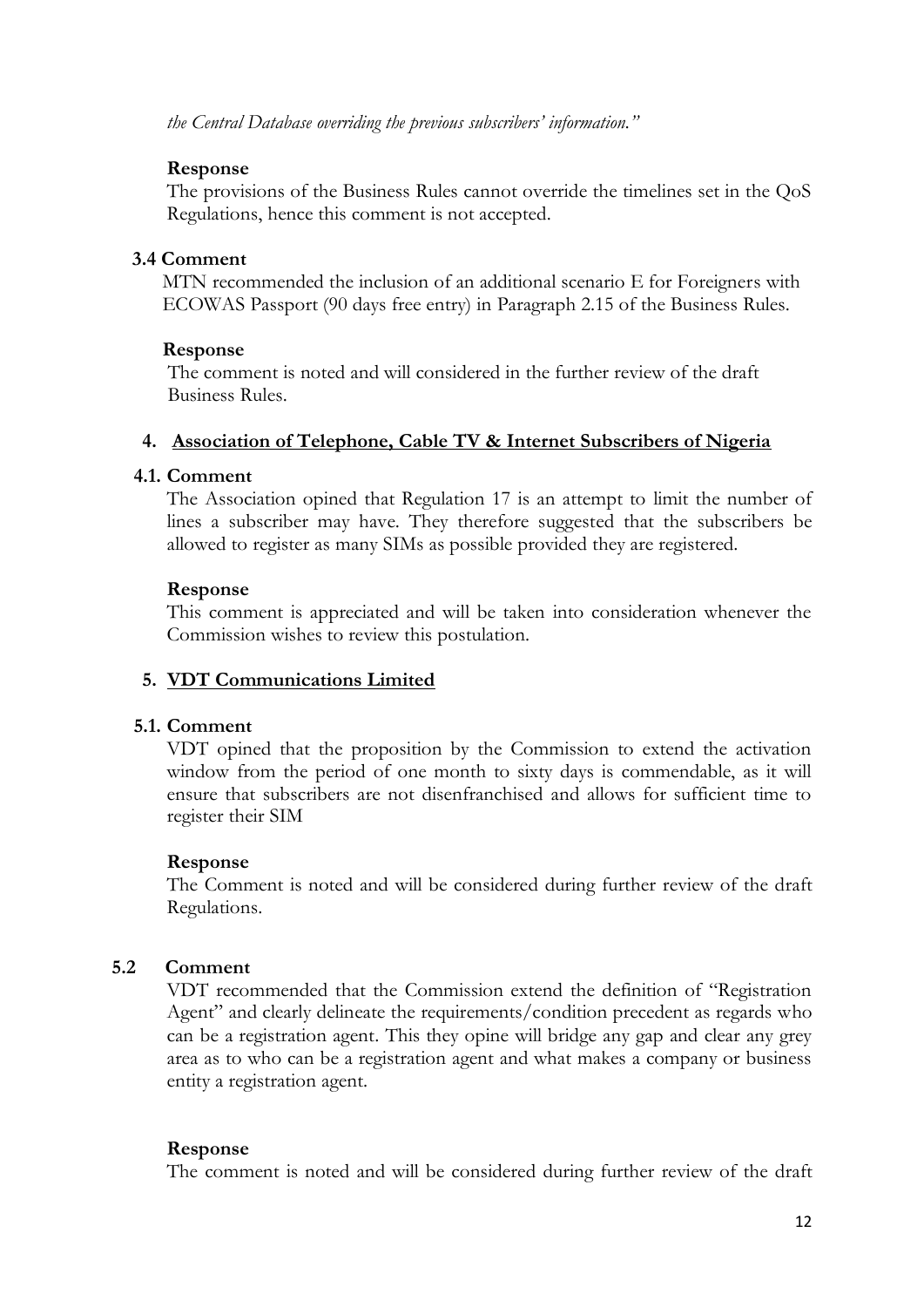Regulations.

### **5.3 Comment**

VDT stated that the proposed definition which extends the applicability of the Regulations to all communications service providers that utilise a subscription medium is commendable, as it seeks to remove grey areas and uncertainties as it were for communication service providers who utilize a subscription medium other than licensees who provide mobile telephone communication services.

### **Response**

The comment is noted and will be considered during further review of the draft Regulations.

### **5.4 Comment**

VDT opined that the existing definition of "limited access" tends to specifically apply to licensees who provide mobile telephone communications services. In the case of other communications service providers, this definition is silent as to what amounts to limited access. They opine that the Commission should further review this and include what instances amount to limited access for other communications service providers who do not provide mobile telephone communication services.

### **Response**

The comment is noted and will be considered during further review of the draft Regulations.

### **5.5 Comment**

VDT opined that the Commission should clearly define the process of transmitting subscribers' data to the central database and every synchronization or integration should be clearly defined and laid out in a well detailed manner for licensees.

### **Response**

The comment is noted and will be considered during further review of the draft Regulations.

### **6. REVIEW OF COMMENTS RECEIVED AT THE PUBLIC INQUIRY**

# 1**. Airtel**

### 1.1 **Comment**

Airtel recommended that the Commission re-consider the portion of Regulation 19(1) that pertains to pre-registration as Mobile Network Operators do not preregister, but unscrupulous agents.

### **Response**

The Comment is noted and will be considered during further review of the draft Regulations.